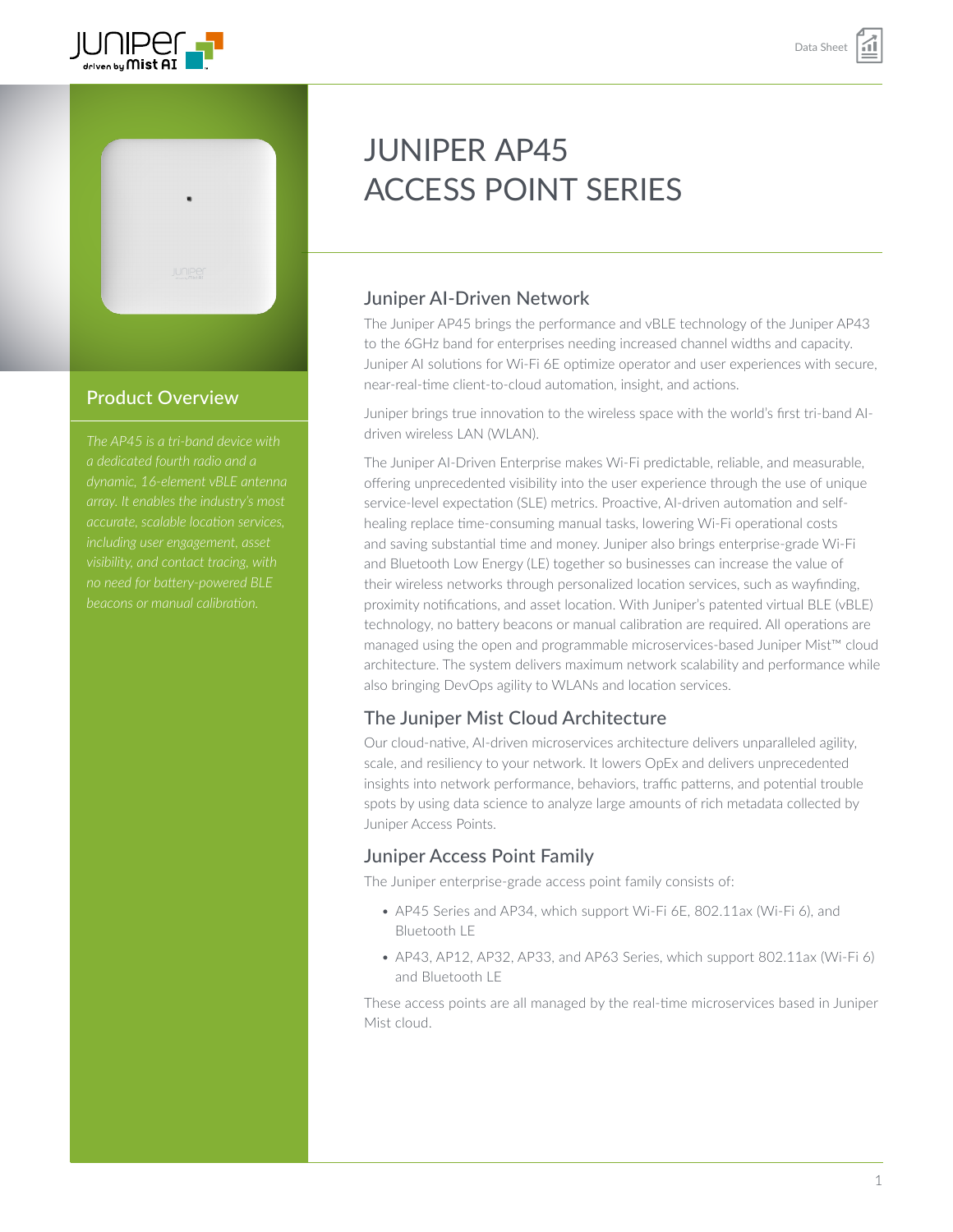The table below compares the supported major functions of the Juniper Wi-Fi 6E and Wi-Fi 6 access points to help in selecting the most appropriate model(s).

|                              | AP45                                           | AP34                                           | AP43                                  | AP63                               | AP33                                                            | AP32                                                            | AP12                               |
|------------------------------|------------------------------------------------|------------------------------------------------|---------------------------------------|------------------------------------|-----------------------------------------------------------------|-----------------------------------------------------------------|------------------------------------|
| Deployment                   | Indoor                                         | Indoor                                         | Indoor                                | Outdoor                            | Indoor                                                          | Indoor                                                          | Indoor<br>Wall Plate/Desk<br>Mount |
| Wi-Fi Standard               | Wi-Fi 6F<br>802.11ax<br>$(Wi-Fi 6)$<br>4x4:4SS | Wi-Fi 6F<br>802.11ax<br>$(Wi-Fi 6)$<br>2x2:2SS | 802.11ax<br>$(Wi-Fi6)$<br>4x4:4SS     | 802.11ax<br>$(Wi-Fi 6)$<br>4x4:4SS | 802.11ax<br>(Wi-Fi 6) 5GHz:<br>4x4:4SS<br>$2.4$ GHz:<br>2x2:2SS | 802.11ax (Wi-Fi<br>6) 5GHz:<br>4x4:4SS<br>$2.4$ GHz:<br>2x2:2SS | 802.11ax<br>(Wi-Fi 6)<br>2x2:2SS   |
| Wi-Fi Radios                 | Dedicated<br>fourth radio                      | Dedicated<br>fourth radio                      | Dedicated<br>third radio              | Dedicated<br>third radio           | Dedicated<br>third radio                                        | Dedicated<br>third radio                                        | Dedicated<br>third radio           |
| Antenna Options              | Internal/External                              | Internal                                       | Internal/External                     | Internal/External                  | Internal                                                        | Internal/External                                               | Interna                            |
| <b>Virtual BLE</b>           |                                                |                                                |                                       |                                    |                                                                 |                                                                 |                                    |
| loT Interface                |                                                |                                                |                                       |                                    |                                                                 |                                                                 |                                    |
| <b>IoT</b> Sensors           | Temperature,<br>Accelerometer                  | Temperature                                    | Humidity.<br>Pressure.<br>Temperature |                                    |                                                                 |                                                                 |                                    |
| Warranty                     | Limited Lifetime                               | Limited Lifetime                               | Limited Lifetime                      | One Year                           | Limited Lifetime                                                | Limited Lifetime                                                | Limited Lifetime                   |
| <b>Frequencies Supported</b> | $2.4$ GHz<br>5GHz<br>$6$ GHz                   | $2.4$ GHz<br>$5$ GHz<br>$6$ GHz                | $2.4$ GHz<br>$5$ GHz                  | $2.4$ GHz<br>$5$ GHz               | $2.4$ GHz<br>$5$ GHz                                            | $2.4$ GHz<br>5GHz                                               | $2.4$ GHz<br>$5$ GHz               |

# Services Available for the Juniper AP45

#### Wi-Fi Cloud Services

#### Juniper Mist Wi-Fi Assurance



- For IT and NOC Teams
- Predictable and Measurable Wi-Fi
- Service-Level Expectations (SLEs) Support
- WxLAN Policy Fabric for Role-Based Access
- Customizable Guest Wi-Fi Portal
- Radio Resource Management (RRM) Driven by AI

#### Marvis Virtual Assistant



- For IT Helpdesk Teams
- AI-Powered Virtual Network Assistant
- Natural Language Processing Interface
- Anomaly Detection
- Client SLE Visibility and Enforcement
- Data Science-Driven Root-Cause Analysis

#### Bluetooth Cloud Services

#### Juniper Mist Mobile Engagement



- For Digital Experience Teams
- Accurate (1-3m) Turn-by-Turn Navigation
- Sensor Fusion with Dead Reckoning
- Unsupervised Machine Learning
- Virtual Beacons with Custom Notifications
- Mobile SDK for iOS and Android

#### Juniper Mist Asset Visibility

For Process and Resource Improvement Teams

- Visibility
- Zonal/Room Accuracy for Third-Party Tags
- Historical Analytics for Asset Tags
- Telemetry for Asset Tags (temperature, motion, and other data)

Identification of Assets by Name and Location

• APIs for Viewing Assets and Analytics

#### Analytics Cloud Services

Juniper Mist Premium Analytics

For Network Teams

- Baseline Analytics Features Come Included with Wi-Fi Assurance, Mobile Engagement, and Asset Visibility Subscriptions
- End-to-End Network Visibility
- Orchestrated Networking and Application Performance Queries
- Simplified Network Transparency
- For Business Teams
- Baseline Analytics Features Come Included with Wi-Fi Assurance, Mobile Engagement, and Asset Visibility Subscriptions
- Customer Segmentation and Reporting Based on Visitor Telemetry
- Customized\* Dwell and Third-Party Reporting for Traffic and Trend Analysis
- Correlation of Customer-Guest Traffic and Trend Analysis
- Correlated Customer-Guest Traffic and Trend Analysis



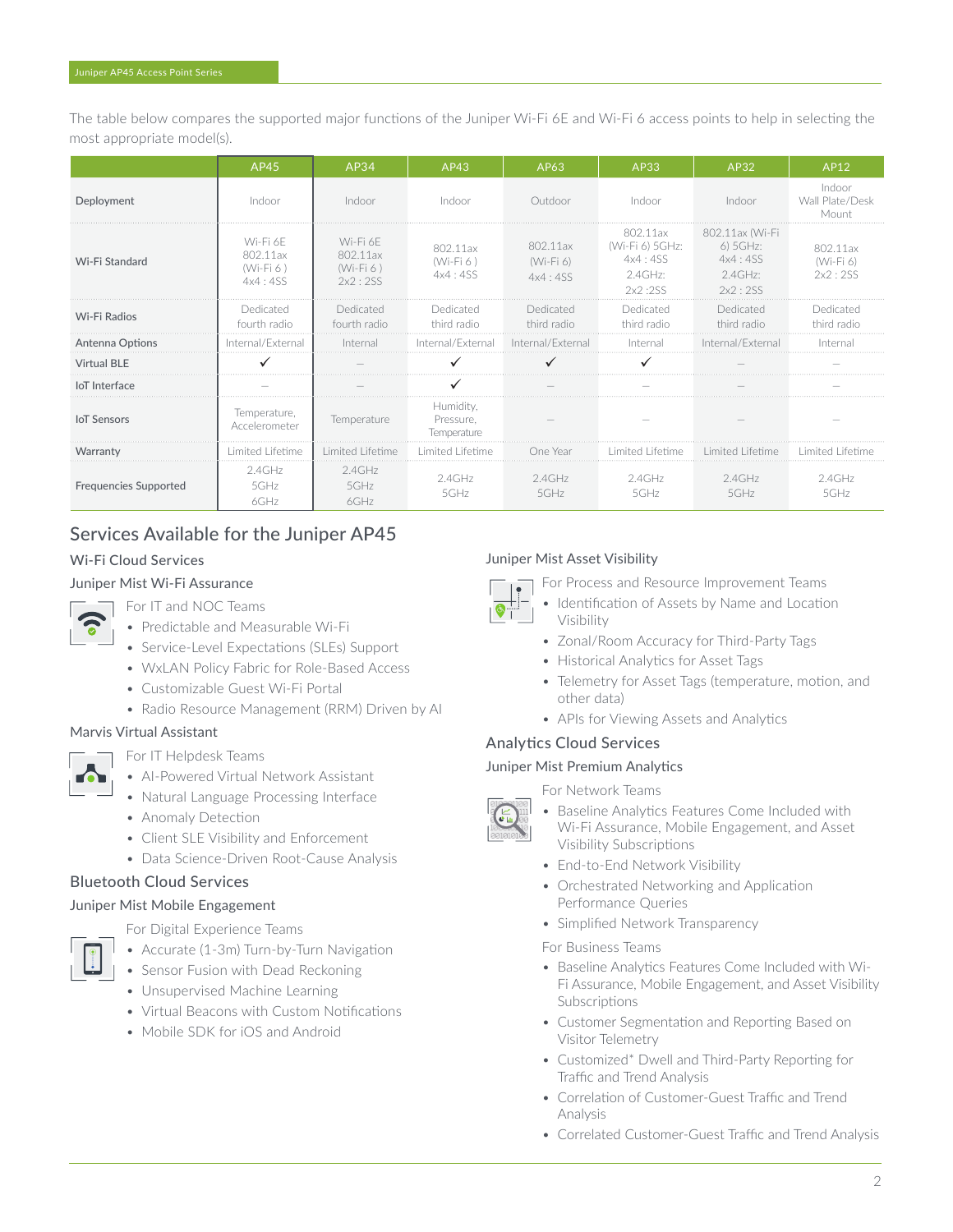### Access Point Features

#### High Performance Wi-Fi

The AP45 Series is comprised of tri-band, quad-radio 4x4 802.11ax with maximum data rates of 4800 Mbps in the 6GHz band, 2400 Mbps in the 5GHz band, and 1148 Mbps in the 2.4GHz band. The fourth radio functions as a network, location, and security sensor, a synthetic test client radio, as well as a spectrum monitor. With 802.11ax Orthogonal Frequency Division Multiple Access (OFDMA), Multi-User Multiple Input Multiple Output (MU-MIMO), and BSS Coloring technologies, the AP45 Series offers performance at unprecedented levels to support new bandwidth-hungry applications and soaring device densities.

#### AI for AX

With the features 802.11ax (Wi-Fi 6E) offers to boost performance and efficiency, configuring and operating an access point has grown far more complex. Juniper automates and optimizes these features with AI for AX capabilities to optimize BSS Coloring, improve data transmission scheduling within OFDMA and MU-MIMO, and assign clients to the best radio to boost the overall performance of the network.

#### Greater Spectral Efficiency

OFDMA improves spectral efficiency so that an increasing density of devices can be supported on the network. Density has become an issue with the rapid growth of IoT devices, which often utilize smaller data packets than mobile devices and hence increase the burden and contention on the network. Additionally, BSS Coloring improves the coexistence of overlapping BSSs and allows spatial reuse within a given channel by reducing packet collisions.

#### Automatic RF Optimization

With the increasing complexity that the addition of 6GHz spectrum to the 2.4GHz and 5GHz spectrum brings, reliable RF optimization is even more critical than in the past. Radio Resource Management automates dynamic channel and power assignment, taking Wi-Fi and external sources of interference into account with a dedicated sensor radio. The AI engine continuously monitors coverage and capacity SLE metrics to learn and optimize the RF environment. A learning algorithm uses hysteresis on a 24-hour window to conduct a sitewide rebalancing for optimal channel and power assignment.

#### Unprecedented Insight and Action

A dedicated, dual-band third radio collects data for Juniper's patent- pending Proactive Analytics and Correlation Engine (PACE), which uses machine learning to analyze user experiences, correlate problems, and automatically detect their root causes. These metrics are used to monitor SLEs and provide proactive recommendations to ensure problems don't occur (or are fixed as quickly as possible when they do). This radio also functions as a synthetic test client to proactively detect and mitigate network anomalies.

#### Improved IoT Battery Efficiency

By incorporating the 802.11ax target wake time (TWT) capability and Bluetooth 5.1, AP45 access points help extend the battery life of IoT devices, particularly as additional ones join the network.

#### Dynamic Debugging

Constantly monitor services running on the AP45 and send alerts whenever a service behaves abnormally. Dynamic debugging relieves IT of having to worry about an AP going offline or any services running on it becoming unavailable.

#### Dynamic Packet Capture

The Juniper Mist platform automatically captures packets and streams them to the cloud when major issues are detected. This saves IT time and effort and eliminates the need for truck rolls with sniffers to reproduce and capture data for troubleshooting.

#### Marvis Virtual Conversational Assistant

Marvis is a natural language processing (NLP)-based assistant with a Conversational Interface to understand user intent and goals, simplifying troubleshooting and the collection of network insights. It uses AI and data science to proactively identify issues, determine the root causes and scope of impact, and gain insights into your network and user experiences. It eliminates the need to manually hunt through endless dashboards and CLI commands.



#### Effortless, Cloud-Based Setup and Updates

The AP45 automatically connects to the Juniper Mist cloud, downloads its configuration, and joins the appropriate network. Firmware updates are retrieved and installed automatically, ensuring that the network is always up to date with new features, bug fixes, and security updates.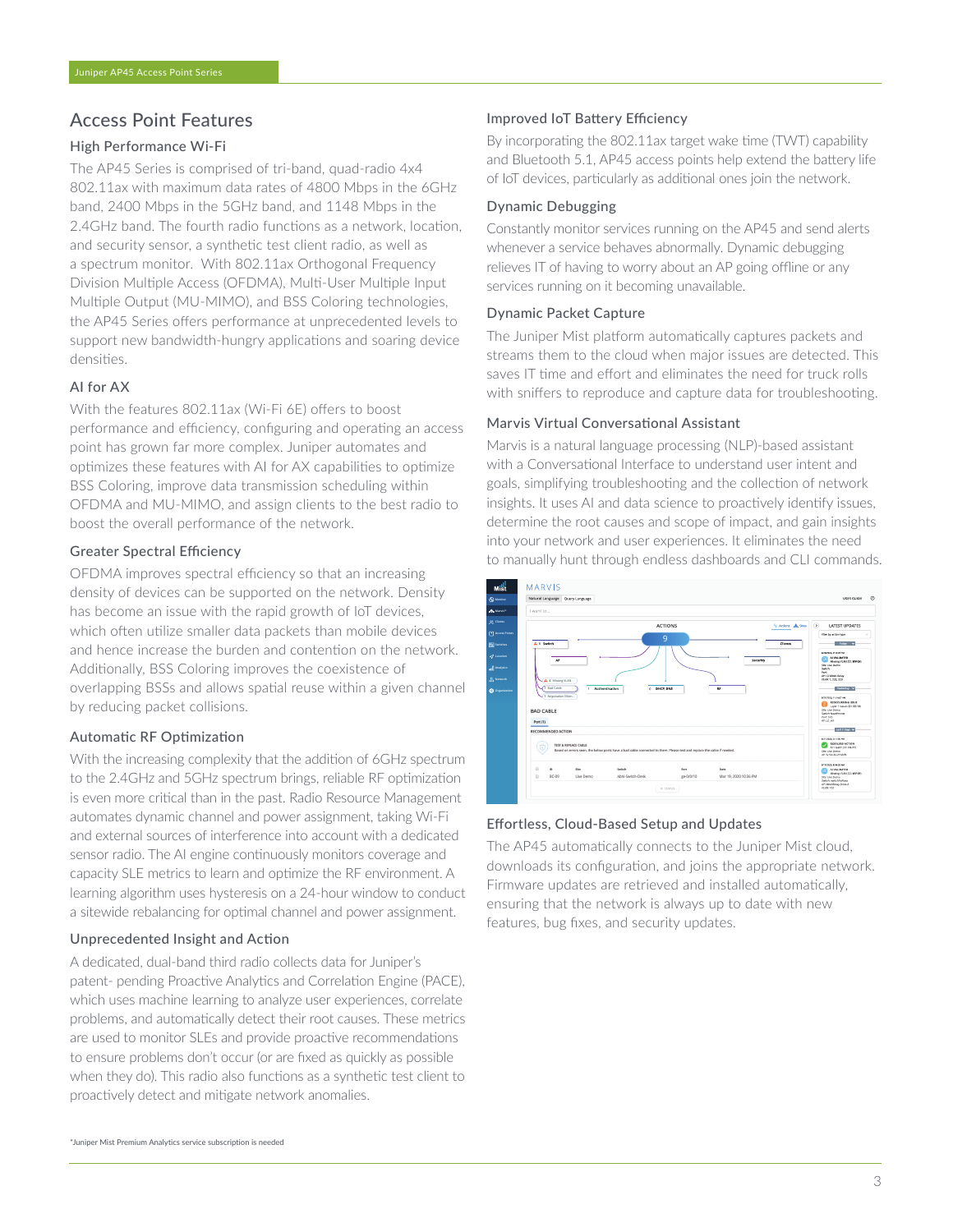#### Premium Analytics

Our Wireless Assurance, User Engagement, and Asset Visibility services include a base analytics capability for analyzing up to 30 days of data, which enables you to simplify the process of extracting network insights across your enterprise. If you require dynamic insights like motion paths\* and other third-party\* data and would like the option of customized reports, the Juniper Mist Premium Analytics service is available as an additional subscription.



#### High-Accuracy Indoor Location

The AP45 has a 16-element virtual Bluetooth LE (vBLE) antenna array controlled from the Juniper Mist cloud. Passive antennas enhance the power of a single transmitter and produce directional beams (or can be combined to act as an omnidirectional radio) to accurately detect distance and location with 1-3 meter meter accuracy. With Juniper's patented vBLE technology, you can deploy an unlimited number of virtual beacons in your physical environment with no need to install battery-powered physical BLE beacons. Support for Bluetooth 5.1 boosts IoT device range and battery life.





#### Juniper Mist Edge

Juniper Mist Edge is an on-premises appliance that runs a tunnel termination service. Juniper APs offer a flexible data plane. Traffic can be broken out locally, or tunneled to Juniper Mist Edge. There are many use cases the Juniper Mist Edge solves, including seamless mobility in large campus environments, tunneling of guest traffic to a DMZ, IoT segmentation, and teleworker. Learn more about [Juniper Mist Edge](https://www.juniper.net/us/en/products/access-points/edge.html).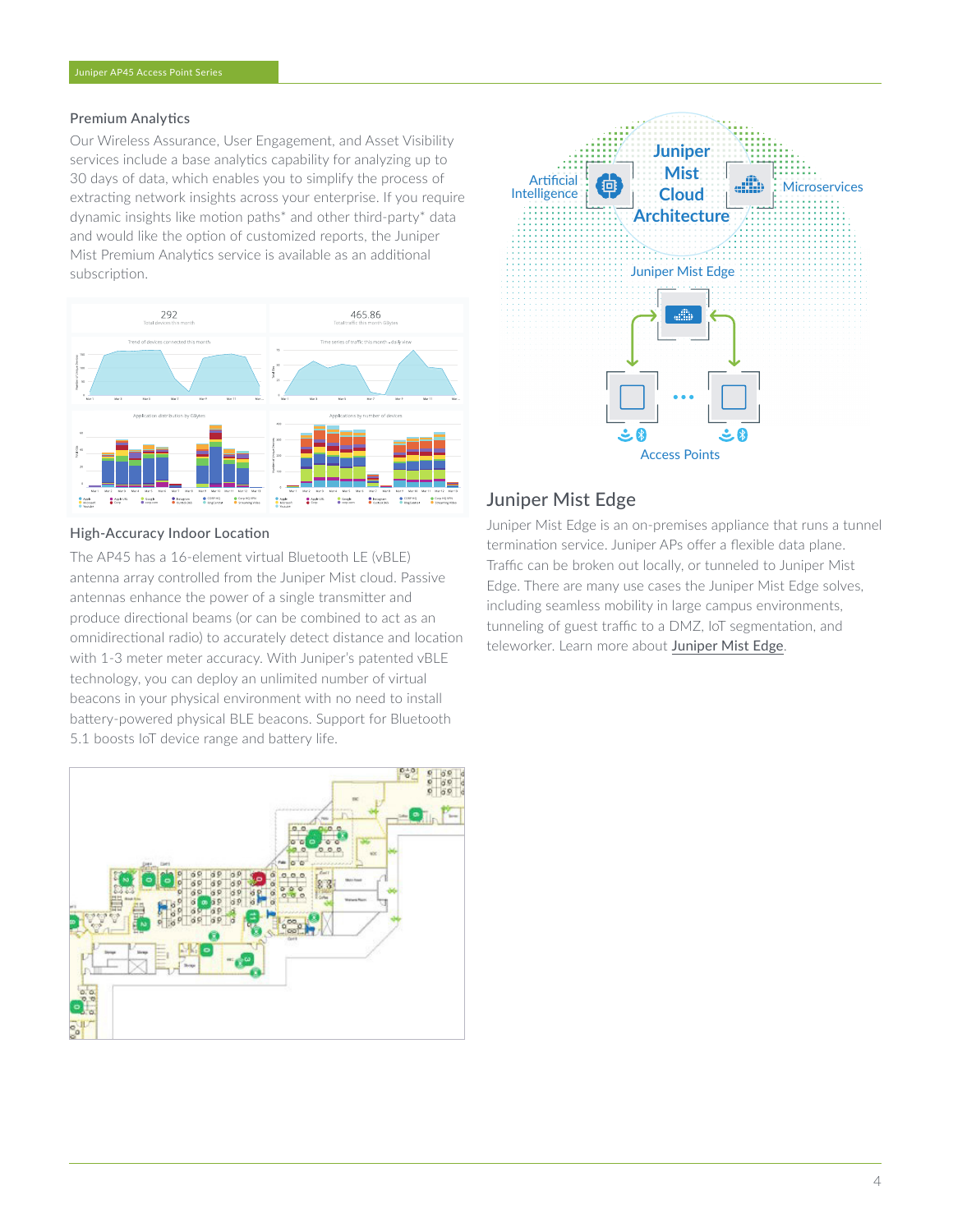

# Specifications

| Wi-Fi Standard                          | 802.11ax (Wi-Fi 6), including support for OFDMA,<br>1024-QAM, MU-MIMO, Target Wake Time (TWT),<br>Spatial Frequency Reuse (BSS Coloring).<br>Backwards compatibility with 802.11a/b/g/n/ac                                              |
|-----------------------------------------|-----------------------------------------------------------------------------------------------------------------------------------------------------------------------------------------------------------------------------------------|
| <b>Combined Highest</b>                 | Tri-Band: 8.3 Gbps                                                                                                                                                                                                                      |
| <b>Supported Data Rates</b>             | Dual 5GHz (internal antenna model): +6 GHz<br>9.6Gbps                                                                                                                                                                                   |
| 2.4 GHz                                 | 4x4: 4802.11ax up to 1,148 Mbps data rate                                                                                                                                                                                               |
| 5 GHz                                   | 4x4: 4802.11ax up to 2,400 Mbps data rate                                                                                                                                                                                               |
| 6GHz                                    | 4x4 : 4 802.11ax up to 4,800 Mbps data rate                                                                                                                                                                                             |
| MIMO Operation                          | Four spatial stream SU-MIMO for up to 4,800 Mbps<br>wireless data rate to individual 4x4 HE160<br>Four spatial stream MU-MIMO for up to 4,800<br>Mbps wireless data rate to up to four MU-MIMO<br>capable client devices simultaneously |
| Dedicated Fourth Radio                  | 2.4GHz, 5GHz, and 6GHz tri-band WIDS/WIPS,<br>spectrum analysis, synthetic client and location<br>analytics radio                                                                                                                       |
| Internal Antennas (AP45)                | Four 2.4GHz omnidirectional antennas with<br>4 dBi peak gain<br>Four 5GHz omnidirectional antennas with<br>6 dBi peak gain<br>Four 6GHz omnidirectional antennas with<br>6 dBi peak gain*<br>*Subject to change                         |
| Bluetooth 5.1                           | vBLE 16-element Directional Antenna Array + Omni<br><b>Bluetooth Antenna</b>                                                                                                                                                            |
| <b>Beam Forming</b>                     | Transmit Beamforming and Maximal Ratio<br>Combining                                                                                                                                                                                     |
| <b>Power Options</b>                    | 802.3at PoE, 802.3bt PoE                                                                                                                                                                                                                |
| <b>Dimensions</b>                       | 230mm x 230mm x 50mm                                                                                                                                                                                                                    |
| <b>Shipping Box</b>                     | 289mm x 268mm x 191mm                                                                                                                                                                                                                   |
| Weight                                  | AP45 is 2.01kg, AP45E is 1.97kg                                                                                                                                                                                                         |
| <b>Operating Temperature</b>            | Internal antenna: 0° to 40° C<br>External antenna: - 20° to 50° C                                                                                                                                                                       |
| <b>Operating Humidity</b>               | 10% to 90% maximum relative humidity, non-<br>condensing                                                                                                                                                                                |
| <b>Operating Altitude</b>               | 3,048m (10,000 ft)                                                                                                                                                                                                                      |
| <b>Trusted Platform Module</b><br>(TPM) | Includes a TPM for infrastructure security                                                                                                                                                                                              |

### Ordering Information

| US/FCC Domain     | AP45-US (Internal Antenna)<br>AP45E-US (External Antenna) |  |
|-------------------|-----------------------------------------------------------|--|
| Rest of the World | AP45-WW (Internal Antenna)<br>AP45E-WW (External Antenna) |  |

# I/O and Indicators

| <b>IoT</b> Sensors                   | Temperature, Accelerometer                                                         |
|--------------------------------------|------------------------------------------------------------------------------------|
| <b>USB</b>                           | USB 2.0 support interface, 900 mA output                                           |
| FthO                                 | 100/1000/2500/5000Base-T (802.3bz): RJ45: PoE PD                                   |
| F <sub>th</sub> 1                    | 10/100/1000Base-T; RJ45; optional PoE 15.4W PSE<br>mode (requires 802.3bt on Eth0) |
| <b>External Antennas</b><br>(AP45E)  | Two pluggable antenna connectors; 2.4/5 (4 pin), 6+Scan<br>(6 pin)                 |
| Reset                                | Reset to the factory default settings                                              |
| Indicators                           | One multicolor status LED                                                          |
| <b>Traffic Forwarding</b><br>Options | EthO, Eth1, Juniper Mist Edge                                                      |

# Mounting Brackets

| APBR-U*       | Universal bracket          |
|---------------|----------------------------|
| APBR-ADP-M16  | 16mm threaded rod (M16-2)  |
| APBR-ADP-T58  | 3/8" Threaded Rod          |
| APBR-ADP-CR9  | 9/16" T-Rail, Channel Rail |
| APBR-ADP-RT15 | 15/16" T-Rail              |
| APBR-ADP-WS15 | $1 - 1/2"$ T-Rail          |
| APBR-ADP-T12  | 1/2" threaded rod          |
|               |                            |

\*The AP package includes one Universal Bracket. APBR-U is available separately as an accessory.

# Patented VBLE Technology

In addition to the industry-leading Wi-Fi technology at the heart of the AP45 access point, our second-generation, patented, and dynamic, 16-element virtual Bluetooth LE (vBLE) antenna array combines with machine learning to eliminate the need for batterypowered beacons. This maximizes scalability and optimizes your deployment investment in location-based services.

vBLE enables businesses to provide rich location-based experiences that are engaging, accurate, real-time, and scalable.



*Bluetooth Antenna Array*